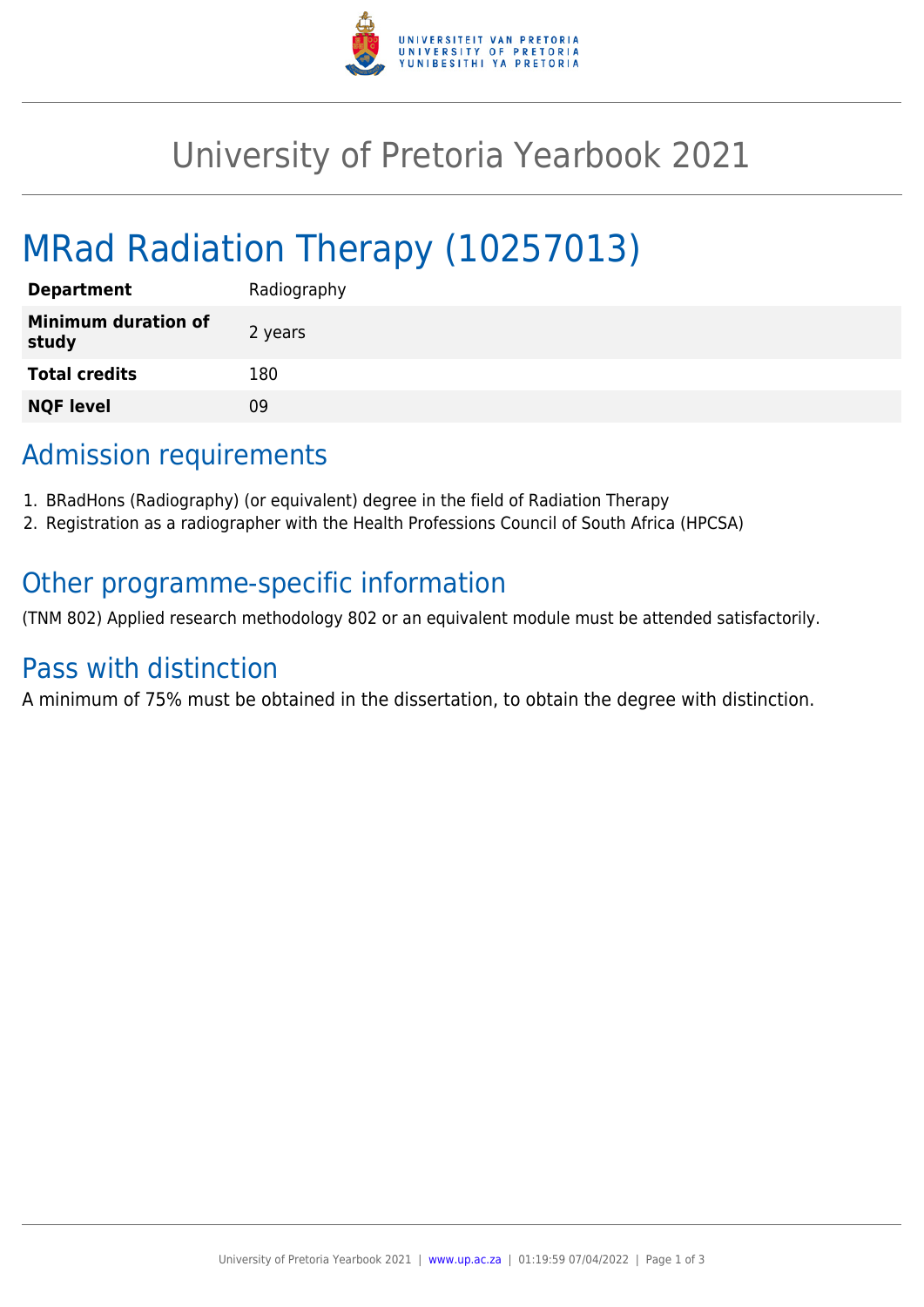

## Curriculum: Year 1

**Minimum credits: 180**

### **Core modules**

#### **Dissertation: Radiation therapy 890 (RSZ 890)**

| <b>Module credits</b>         | 180.00                         |
|-------------------------------|--------------------------------|
| <b>NQF Level</b>              | 09                             |
| <b>Prerequisites</b>          | No prerequisites.              |
| <b>Language of tuition</b>    | Module is presented in English |
| <b>Department</b>             | Radiography                    |
| <b>Period of presentation</b> | Year                           |
|                               |                                |

#### **Applied research methodology 802 (TNM 802)**

| <b>Module credits</b>         | 0.00                                |
|-------------------------------|-------------------------------------|
| <b>NQF Level</b>              | 09                                  |
| <b>Language of tuition</b>    | Module is presented in English      |
| <b>Department</b>             | <b>Health Sciences Deans Office</b> |
| <b>Period of presentation</b> | Year                                |
| <b>Module content</b>         |                                     |
| *Attendance module only.      |                                     |